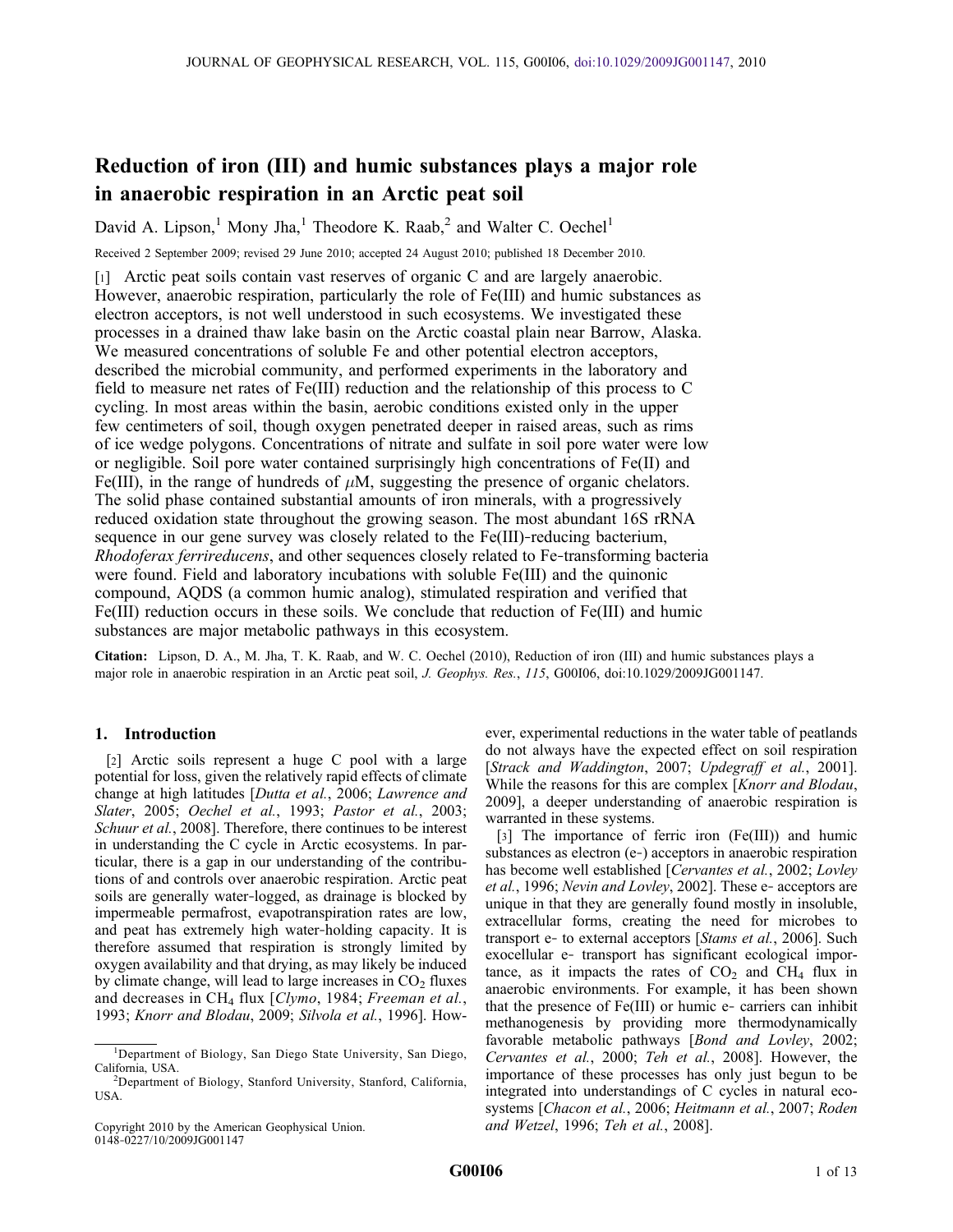[4] Especially little is known about the potential role of exocellular electron transport in Arctic peat soils. In a study of the electrical conductivity properties of a peat soil, it was found that the electric double layer (responsible for the conductivity associated with surfaces) was far more significant in this organic soil than previously observed in mineral soils [Comas and Slater, 2004]. Hence, soil surfaces in organic soils may be capable of effectively conducting electricity away from anaerobically respiring bacteria. An analysis of the e‐ balance in a rice paddy soil revealed that not all e- could be accounted for by changes in  $CO<sub>2</sub>$ ,  $CH<sub>4</sub>$ , and  $H<sub>2</sub>$ , indicating a potentially important role for humics as e- acceptors in these organic-rich anaerobic soils [Yao and Conrad, 2000]. It was observed in a northern bog that a large portion of anaerobic respiration could not be accounted for by methanogenesis or aerobic respiration and that dissolved organic matter was a potentially important e‐ acceptor in that ecosystem [Heitmann et al., 2007]. Terrestrially derived dissolved organic matter from Toolik Lake, Alaska, contains redox‐active quinone groups, which appear to be ubiquitous in humic substances from a wide range of environments [Cory and McKnight, 2005; Fimmen et al., 2007]. Additionally, bacterial enrichment cultures capable of reducing insoluble iron oxides at low temperatures were obtained from Arctic permafrost [Zhang et al., 1999]. These studies indicate that exocellular e<sup>−</sup> transfer to iron and/or humic substances may also play a significant role in respiration in Arctic peatlands and could contribute substantially to the C cycle in these ecosystems. However, the role of Fe and humic substances as e‐ acceptors has not yet been integrated into an understanding of C cycling in Arctic soils.

[5] Peat soils in drained thaw lake basins (DTLB) are likely to support a major role for exocellular e- transfer. DTLB cover about 50% of the Arctic coastal plain [Hinkel] et al., 2003; Hinkel et al., 2005]. They are rich in C, having thick organic layers [Bockheim et al., 2004], and are water saturated most of the growing season [Hinkel et al., 2001]. Being waterlogged and without access to sulfate from seawater, they are likely to be generally exhausted of conventional e‐ acceptors and are accordingly known to be sources of methane [*Rhew et al.*, 2007; Zona et al., 2009]. In particular, young‐medium aged DTLB (<300 years old) have organic layers of about 15 cm or less in thickness and therefore about 15 cm or more of underlying mineral material lies within the active layer [*Hinkel et al.*, 2003], presumably increasing Fe availability. Therefore, our goal in this study was to investigate the potential importance of Fe (III) and humic substances in anaerobic respiration in peat soils within a medium aged DTLB on the Arctic coastal plain near Barrow, Alaska. We describe the availability of e‐ acceptors in soil pore water, microbial community composition, and experiments performed in the laboratory and field to estimate rates of Fe transformation and their relationship to C cycling.

# 2. Methods

#### 2.1. Site Description

[6] This study took place in and around the Biocomplexity Experiment on the Arctic coastal plain near Barrow, Alaska. The study area is a DTLB, estimated to be 50–300 years old [Hinkel et al., 2003]. The organic layer is about 12–15 cm thick, overlying a silty, marine‐derived mineral layer. Maximum thaw depth is about 35 cm. Vegetation is dominated by mosses, Carex aquatilis, Eriophorum vaginatum, and Dupontia fisheri [Zona et al., 2009]. Details of this site have been described elsewhere [Brown et al., 1980; Hinkel et al., 2001; Zona et al., 2009]. The majority of the DTLB is saturated most of the summer, but some ice wedge polygonization has occurred, causing some areas to be elevated and therefore relatively aerobic and dry. In areas where polygonization is weak, there are also raised hummocks of sphagnum with similar properties. Mean soil pH was 5.03, with lower values in topographically high areas such as polygon rims or sphagnum hummocks (minimum pH of 3.75), and higher values in low areas of the landscape, such as polygon centers (maximum pH of 5.75). Mean electrical conductivity of the soil was  $361 \mu S/cm$ , with minimum values near zero in topographically high areas and maximum values of 624  $\mu$ S/cm in the rest of the landscape. The study area is roughly elliptical, approximately 1.45 km in length and 0.3 km wide. The majority of soil and water samples used in this study were collected along three 300 m transects that traversed the basin at the south, central, and north locations [Zona et al., 2009].

# 2.2. Analysis of Soil Pore Water,  $O<sub>2</sub>$  Profiles, and Oxidation‐Reduction Potential

[7] Soil pore water was sampled using 10 cm long polymer‐coated soil pore water samplers (Rhizon, Ben Meadows, Janesville, WI) inserted into the upper 10 cm of soil and collected using sterile vacutainers attached by hypodermic needles. Soluble Fe in soil pore water was analyzed colorimetrically using 1,10‐o‐phenthroline [Analytical Methods Committee, 1978], which reacts with Fe(II). Total soluble Fe was determined by adding ascorbic acid, and Fe (III) was determined by difference [Knorr and Blodau, 2009; Tamura et al., 1974].  $FeSO<sub>4</sub>$  solution in 10 mM HCl was used as a standard. On a subset of samples, Fe and other elements were measured by inductively coupled plasma spectroscopy (ICP) at the SDSU Ecology Instrument Facility, using an Optima 4300 DV (Perkin‐Elmer, Shelton, CT). Nitrate was measured using an automated ion analyzer (LACHAT, Milwaukee, WI), and nitrite was measured colorimetrically [Bremner and Mulvaney, 1982] using a plate reader (SpectraMax190, Molecular Devices, Sunnyvale, CA). Sulfate was assayed using a turbidometric method with barium chloride [Lundquist et al., 1980]. Because of the dark color of the soil water samples, it was necessary to subtract the absorbance of untreated samples. Using this method, our lowest standard (10  $\mu$ M sulfate) was easily differentiable from blanks. Dissolved organic C (DOC) in soil pore water was measured colorimetrically using a method based on reaction with Mn(III) using a glucose standard [Bartlett and Ross, 1988]. Ultraviolet (UV) absorbance of pore water was measured at 260 nm  $(A_{260})$  to estimate the aromaticity of the DOC.  $A_{260}$  readings were standardized using the aromatic amino acid, tyrosine. Fine scale  $O<sub>2</sub>$  profiles were measured using a microelectrode protected by a hypodermic needle, attached to a portable picoammeter (Unisense, Denmark). A zero reading was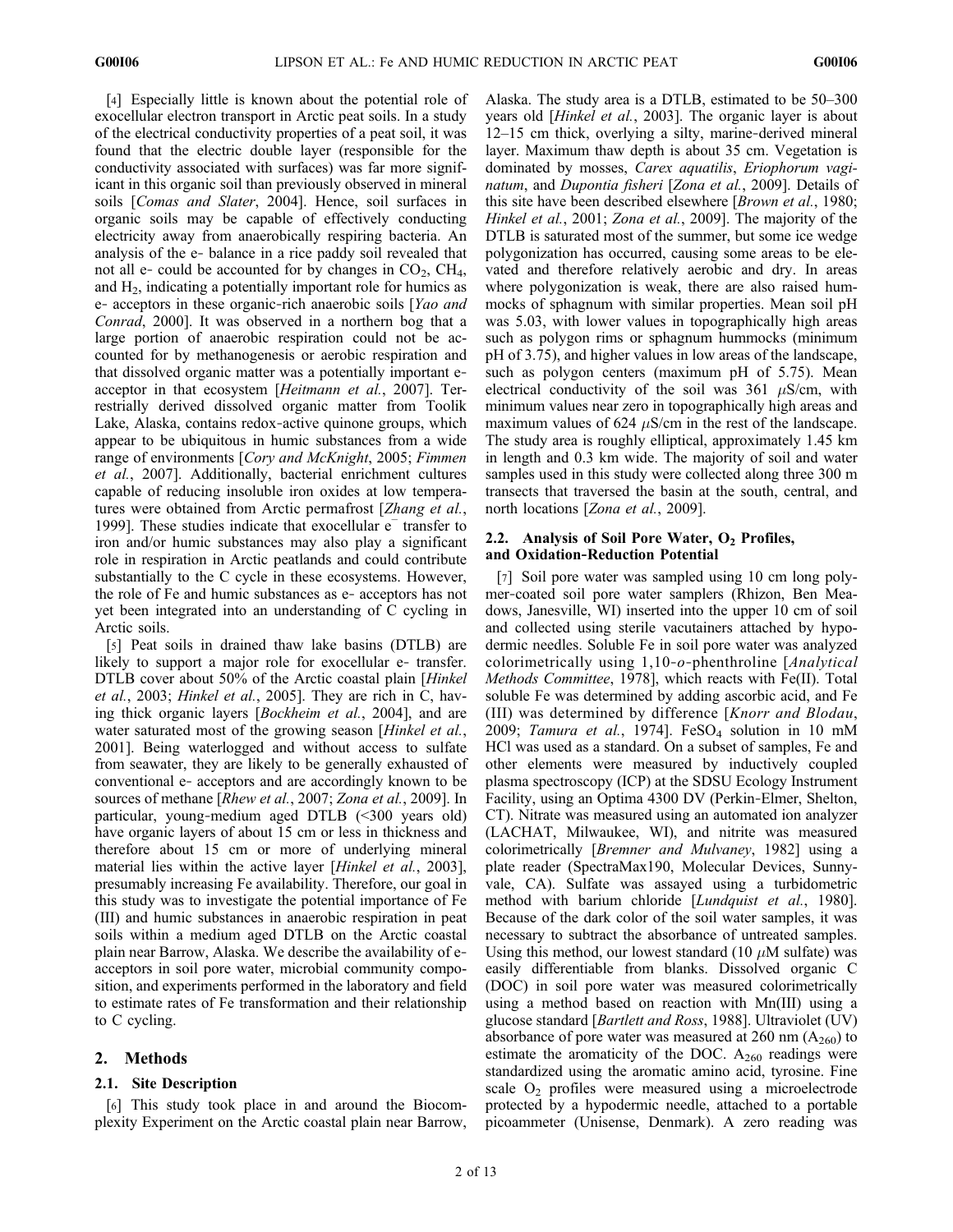obtained using a 0.1 M sodium hydroxide/0.1 M sodium ascorbate solution, and the reading at the very surface was used to represent  $100\%$  O<sub>2</sub> saturation. Fine scale readings were made in the laboratory and in the field using a micromanipulator (Unisense, Denmark) or by simply inserting the electrode to the desired depth by hand. Depths were expressed relative to the soil surface.  $O_2$  profiles were measured at several locations along three separate transects across the southern, central, and northern parts of the DTLB. Similarly, a small set of  $H_2$  measurements were made using a Unisense microelectrode and picoammeter. Because of the very low  $H_2$  concentrations measured (lower than ambient atmospheric concentrations), water in equilibrium with the atmosphere was used as a standard, assuming a value of 0.55 ppm for the atmosphere and solubility based on the ambient temperature. Oxidation‐reduction potential (ORP) measurements were made with a Thermo‐Orion (Waltham, MA) electrode and portable multimeter. Measurements were taken at 2, 5, and 10 cm depths at various locations across the three transects.

## 2.3. Soil Iron Fractionation and Analysis

[8] Three replicate soil cores were taken to depth of 50 cm using a SIPRE corer during the winter and shipped frozen by air courier to the laboratory, where they were further divided into five 10 cm depth increments. Each horizon was further subdivided longitudinally (while still frozen), and subsamples were subjected to a variety of extractions to determine the presence of Fe minerals along the soil profile. One subsample was extracted in 1 N sulfuric acid for 24 h, and total Fe was analyzed by the phenanthroline method described above. Other subsamples were freeze‐dried in a 12 L capacity Freezone freeze‐drier at −50°C, <70 microbars pressure. Each of the depth increments was lightly sieved to <2mm in a brass sieve, with the main materials removed being large tangles of roots in the upper 15 cm of the profiles. Replicate sieved samples of 0.250–0.300 g were extracted with either (1) 0.2 M ammonium oxalate/ 0.17 M oxalic acid (pH 3.2) in a darkened cabinet at RT, (2) sodium acetate/HAc (pH 4.50) for 48h at  $50^{\circ}$ C in a reciprocating shaker, or (3) sodium dithionite/sodium citrate overnight at RT [*Poulton and Canfield*, 2005]. The soil suspensions were vortexed and centrifuged at 3500  $\times$ g for 6 min, and the supernatant was decanted. Extracts were diluted 2-fold after correcting for solution entrainment gravimetrically and filtered to 0.22 microns using nylon syringe filters. The filtrates were stored at 4°C briefly until measurement. Filtrates were analyzed for Fe (259.9 nm), Al (396.1 nm), and S (180.7 nm) in a Thermo Jarell Ash IRIS Advantage inductively coupled plasma emission spectrometer (ICP‐OES) whose optics had been purged with dry Ar. S was not determined on the dithionite/citrate extracts. Samples and extraction blanks were interspersed with authentic Fe/Al/S standards derived from NBS‐traceable stocks (10,000 ppm; VWR). Extraction blanks were low and, in the case of Fe, nondetectable. S was only rarely detected in significant amounts and then only in the Na‐acetate extracts of peats. Fe contained in these fractions was converted to a volumetric basis based on bulk density measurements.

[9] Samples of the organic horizon (15 cm depth) were collected on three dates in 2009 (27 June, 14 July, 3 August) from 16 to 18 locations across the landscape using a serrated knife. Soils were sealed in Bitran specimen bags, frozen, and shipped to the laboratory where Fe was extracted with 1 N sulfuric acid as described above.

## 2.4. Description of Soil Bacterial Community

[10] We collected samples of the organic layer from various locations at each of three transects across the DTLB on two dates in 2005 (13 June and 29 August). DNA was extracted from each sample individually using an alkaline lysis technique, gel purified using glass beads, then 16S rRNA genes were amplified by polymerase chain reaction (PCR) using universal eubacterial primers F27 and R1510 [Lipson et al., 2008]. PCR products of spatial replicates were then combined, gel purifed, and cloned using the TOPO TA cloning kit (Invitrogen, Carlsbad CA), producing separate libraries for the two dates. Inserts were partially sequenced, compared with the public database using BLAST (www. ncbi.nlm.nih.gov/BLAST), aligned using Nastaligner (greengenes.lbl.gov) [DeSantis et al., 2006], and placed into neighbor‐joining and maximum parsimony phylogenetic trees. The June and August communities were compared with the PTP test [*Martin*, 2002], using the PAUP software package (Sinauer Asssociates, Sunderland, MA). The sequences were submitted to GenBank and given the accession numbers HQ162140–HQ162262.

## 2.5. Laboratory Microcosm Experiments

[11] A series of experiments were performed in laboratory incubations on previously frozen soils. These experiments were designed to measure the net rates of Fe reduction in soils and relate these to rates of soil respiration. For all these experiments, soil cores were collected in the field from areas of high or low topography along three transects, sealed in polyethylene bags, and frozen. In two experiments, net rates of Fe reduction were measured. In the first of these experiments, frozen cores were shaved to fit into 4 cm inner diameter, ∼12 cm long polyvinyl chloride (PVC) tubes, which were capped and sealed at the bottom, and allowed to thaw in a 4°C incubator. Upon thawing, a soil moisture sampler was inserted vertically into the center of each core. Cores were brought up to full saturation by adding sterile distilled water and were allowed to equilibrate for several days at 10°C under a normal atmosphere. Cores were injected with 5 cm<sup>3</sup> of 0.1 M ferric citrate, using a 5 cm long hypodermic needle, yielding a theoretical final soil pore water concentration of approximately 5 mM Fe(III). Soil pore water samples (∼1 mL volume) were collected repeatedly over the following 5 days after injection into small, sterile evacuated tubes. A drop of 0.1 M HCl was added as preservative, and Fe(II) concentrations were measured by 1,10-o-phenanthroline as described above.  $CO<sub>2</sub>$ flux was measured by attaching a cuvette, fashioned from PVC to fit tightly over the cores, and monitoring changes in  $CO<sub>2</sub>$  using a portable IRGA (EGM-1, PP systems, Amesbury, MA). In a second set of Fe reduction experiments, frozen soils were placed into mason jars, whose lids were fitted with septa, and the headspace was flushed with  $N_2$  gas for 2 min to create anaerobic conditions (verified with indicator strips placed inside each jar). Soils were allowed to thaw at 4°C overnight. After thawing, ferric pyrophosphate  $(Fe_4(P_2O_7)_3)$  was added to soils to ∼5 mM final Fe(III)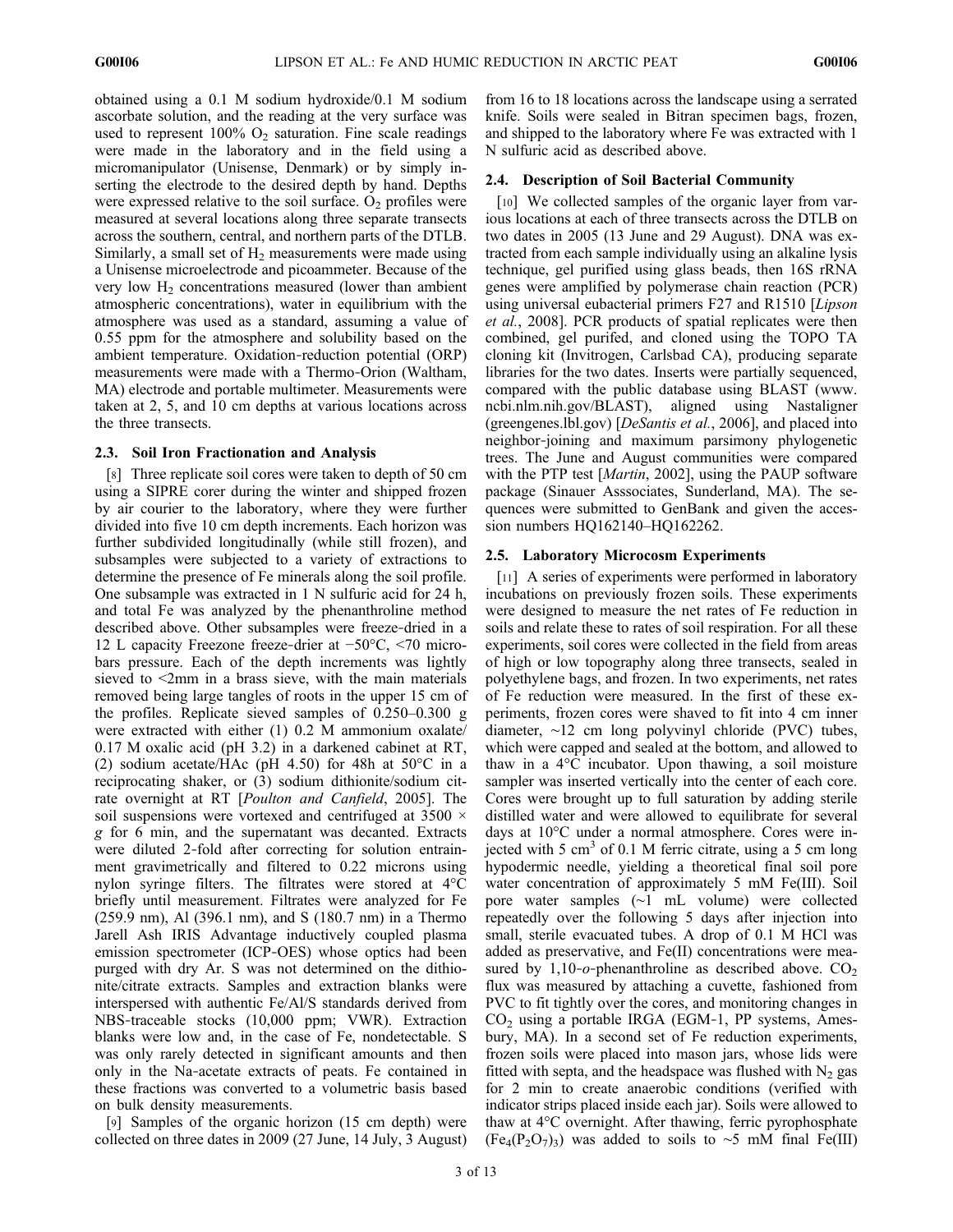concentration by injecting with a syringe through a rubber septa on the lid, flushed again with  $N_2$  to remove gases that accumulated during thawing, and incubated at 10°C. The switch to ferric pyrophosphate for the second set of experiments was made based on the observation that ferric citrate was less effective in culturing Fe(III)‐reducing bacteria (Jha, unpublished data), probably owing to the fact that citrate binds somewhat strongly to Fe(III), possibly reducing its availability [Neilands, 1981]. The counterion, pyrophosphate, could have an impact on soil processes, though a recent study from the same area showed no short‐term effects of mineral nutrient (NPK) addition on soil respiration or bacterial biomass [Allen et al., 2009]. Gas samples were collected with syringes after 6 and 24 h, and after the 24 h sample, soil water was collected, Fe(II) was analyzed by 1,10‐o‐phenanthroline. Initial Fe(II) concentrations from the time of soil collection were subtracted to calculate net Fe reduction rates.  $CO<sub>2</sub>$  and  $CH<sub>4</sub>$  were analyzed by gas chromatography (Model 8610C with methanizer and flame ionization detector, SRI Instruments, Torrance, CA, using recommended protocols of manufacturer).

[12] A separate pair of experiments was performed to test the effect of various e‐ acceptors on substrate‐induced respiration (SIR). In these experiments, soils were thawed and weighed into sidearm flasks, and a mixture of <sup>14</sup>C-labeled and unlabeled glucose solution was added along with mineral nutrients (10 mM NH<sub>4</sub>Cl, 1 mM KH<sub>2</sub>PO<sub>4</sub>) and the eacceptor or control solution. Soils were incubated at 10°C. The sidearm, containing 1 M NaOH to trap evolved  $CO<sub>2</sub>$ , was sampled and replaced at regular intervals, and  $^{14}CO_2$ was analyzed by liquid scintillation counting. In the first experiment, 2 mg glucose C  $g^{-1}$  soil was added, an amount previously shown to maximize initial SIR in these soils. The treatments consisted of either aerobic incubation with water added in place of electron acceptor or incubation under  $N_2$ atmosphere with water alone, ferric pyrophosphate, or Mn (IV) oxide (MnO<sub>2</sub>, 60–230 mesh, Sigma-Aldrich, St. Louis, MO) added as powder (8.7 mg  $g^{-1}$  soil) with an equivalent volume of water. In the second SIR experiment, the amount of glucose was increased to 4 mg C  $g^{-1}$  soil, after observing that respiration rates declined quickly in the first experiment. This experiment was designed to test whether insoluble Fe(III) oxides or the soluble redox shuttle, anthraquinone‐2,6‐disulfonate (AQDS), frequently used as an analog humic e- acceptor [Lovley et al., 1996], would stimulate SIR. The treatments included AQDS (final concentration, 500  $\mu$ M), Fe<sub>2</sub>O<sub>3</sub> (hematite, <5  $\mu$ m, Sigma-Aldrich, St. Louis, MO) added in powder form (10.4 mg  $g^{-1}$ soil) with an equivalent volume of water, both hematite plus AQDS, and a control with only water. In this experiment, all incubations were carried out under an  $N_2$  atmosphere.

#### 2.6. Field‐Based Fe(III)‐Reduction Experiments

[13] Two field experiments were performed to measure transformations of Fe in situ, and the effects of various amendments on soil respiration. The first experiment was performed on 18 July 2008. PVC collars (10 cm diameter, 12 cm long) were carefully inserted into the soil using a serrated knife, and a soil moisture sampler was inserted vertically into the center of each. Two plots were established, both within low centered polygons near the DTLB

margin. One plot contained six replicate cores separated by >1 m and was used to measure net rates of Fe reduction after injection of ferric pyrophosphate (25 mM,  $4 \times 10$  mL per core injected into cardinal points using a syringe with 10 cm long stainless steel tube). Soil water samples (∼1 mL) were collected into small vacutainers immediately before injection and after 3, 24, 48, and 69 h. A drop of 0.1 M HCl was injected by syringe into each vacutainer immediately after sampling, and samples were kept cold until analysis 1 week later. Soil respiration was measured before injection and at the time of each soil pore water collection using a portable IRGA (EGM‐4 with SRC‐1 soil chamber, PP Systems), using a quadratic fit to estimate initial respiration rates. ORP was measured next to each replicate before injection and in the center of each plot, as well as in uninjected areas within the same polygon, at the end of the experiment. The second plot contained five clusters with three collars in each. Each cluster was separated by at least 5 m, and adjacent collars within a group were separated by least 1 m. The three cores in each cluster received 80 mL of sterile water, glucose (70 mM), or glucose  $+$  mineral nutrients (70 mM glucose, 186 mM NH<sub>4</sub>Cl, 5.3 mM KH<sub>2</sub>PO<sub>4</sub>). Soil respiration was measured immediately before injection and after 4, 27, and 78 h.

[14] A second field Fe-reduction experiment was performed on 25 July 2009. This experiment was similar to the first, except the treatments consisted of four replicates each of either water,  $\text{Na}_4\text{P}_2\text{O}_7$  (final concentration, 3 mM),  $Fe_4(P_2O_7)$ <sub>3</sub> (final concentration, 3 mM), and EDDS (a biodegradable alternative to EDTA used as a chelator of Fe, 1 mM final). Additionally, the PVC collars used in this experiment extended to 15 cm in depth. Soil water and respiration rates were sampled immediately before injection of the treatment solutions and again after approximately 3 and 24 h.

#### 2.7. Statistical Analysis

[15] Seasonal and spatial patterns of soil pore water Fe were tested using two-way analyses of variance (ANOVA), with date and topographic type (high versus low) as categorical variables. Post‐hoc pairwise comparisons between specific dates were made using Fisher's least significant difference test. Regressions among variables were performed using the General Linear Model procedure of Systat. The SIR experiments were analyzed using analysis of covariance (ANCOVA), with time as the covariate and treatment as a categorical variable. Where necessary, data were log transformed prior to analysis. Other statistical details are given where relevant.

#### 3. Results

#### 3.1. Soil Redox Conditions and e<sup>−</sup> Acceptor Availability

[16] We found that anaerobic conditions predominated across the DTLB and that Fe reduction is likely a major respiratory pathway given soil redox conditions and concentrations of e<sup>−</sup> acceptors in the soil water. Within DTLBs, except in raised areas such as polygon rims, the soil is generally saturated in midsummer [Hinkel et al., 2001; Zona *et al.*, 2009], and accordingly,  $O_2$  generally dropped to very low levels within 1–4 cm depth (Figure 1). Similarly, at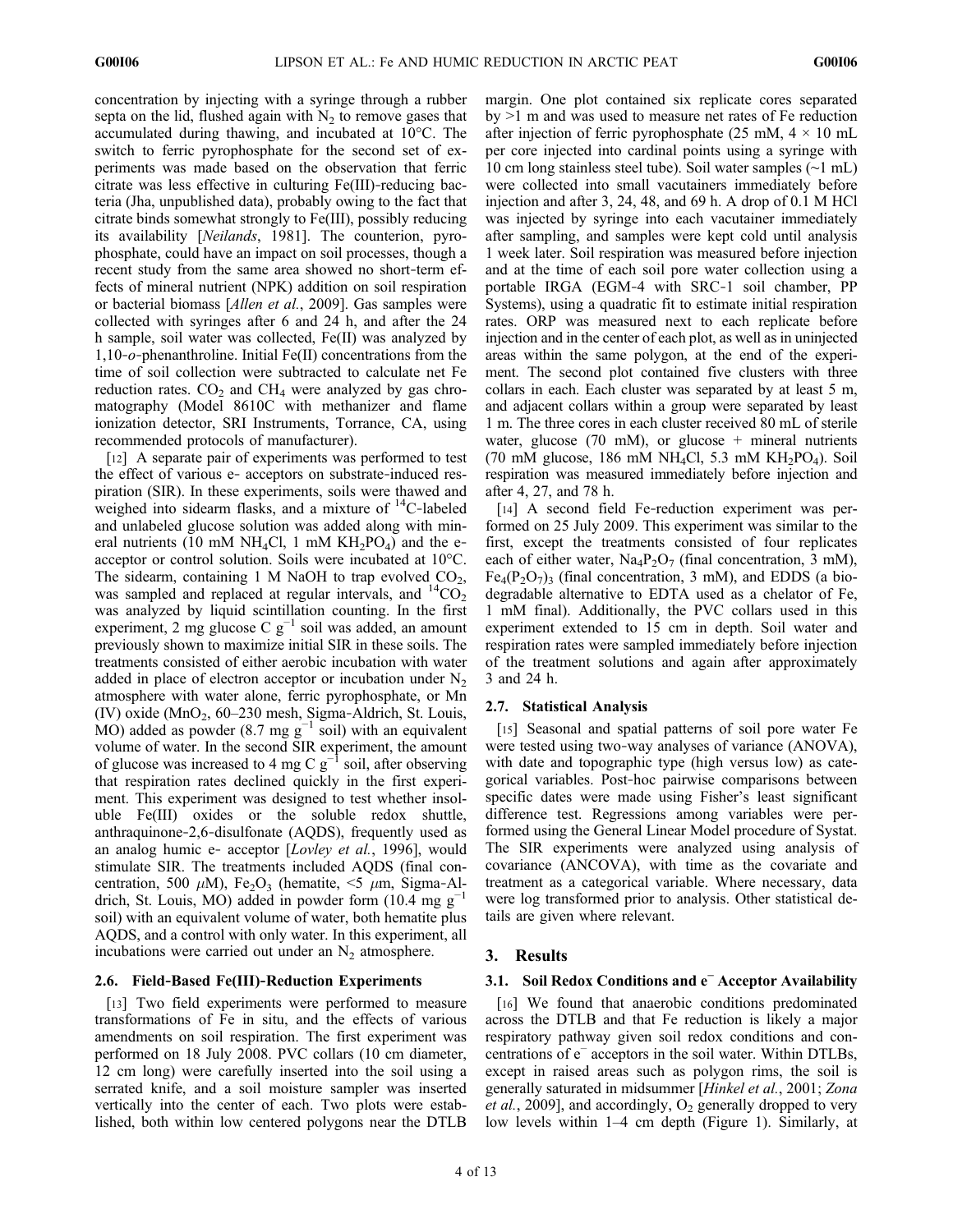

Figure 1. Oxygen profiles in areas of high or low microtopographic features, measured in July 2007. The soil surface  $= 0$  cm.

most depths and locations across the landscape, ORP was generally too negative for aerobic respiration and fell within a range that would favor Fe(III) reduction [Kappler et al., 2004; Zehnder and Stumm, 1988] (Figure 2). Dissolved  $H<sub>2</sub>$  was measured on two dates: on 2 August 2007, the mean concentration at 3.7 cm depth (of four locations) was  $0.30 \pm$ 0.08 nM, and on 14 July 2008, the mean at 5–15 cm depth (of 10 locations) was  $0.29 \pm 0.01$  nM (data not shown). H<sub>2</sub> concentrations in this range are also consistent with Fe(III) reduction [*Lovley et al.*, 1994]. Among potential e- acceptors, Fe(III) dominated the soil pore water (Table 1), with surprisingly high concentrations given the moderately acidic pH of the soil. To verify the results obtained using the colorimetric phenanthroline method, total Fe was measured on a subset of samples using ICP, and both methods produced comparable results (ICP,  $330.8 \pm 45.4 \mu$ M; phenanthroline,  $350.7 \pm 65.1 \mu M$ ). In the majority of soil pore water samples, dissolved S concentrations (measured by ICP) were below detection limits, with a small number of outliers having higher values. Sulfate was below detection limits using a turbidometric method (the lowest standard used was 10  $\mu$ M, data not shown). Similarly, most samples had  $NO<sub>3</sub><sup>-</sup>$  concentrations near detection limits, but two outliers increased the mean.

[17] Mean DOC levels in soil pore water were not significantly different between high and low areas; however, water from low areas (e.g., low centered polygons) had significantly higher UV absorbance ( $P = 0.003$ , Table 1). DOC and  $A_{260}$  were significantly correlated  $(R^2 = 0.481)$ ,  $P < 0.001$ ;  $R^2 = 0.644$  when several outliers removed; data not shown).  $A_{260}$  was significantly related to soil pore water concentrations of Fe(III), though the relationship varied by date (Figure 3). A statistical model that included date, Fe (III) and their interaction explained 95.9% of the variation in  $A_{260}$ , with the Fe(III) and interaction terms highly significant. The equivalent model for Fe(II) was not significant.

[18] The pore water concentrations of Fe(II), Fe(III), and total Fe varied considerably over the course of this study and showed a trend toward being most oxidized later in the summer (Figure 4). This shows that Fe cycles dynamically between oxidized and reduced forms in this system. In twoway ANOVA testing, the effects of data and topography, Fe (II), Fe(III), and the ratio of Fe(II)/total Fe varied significantly between dates ( $P < 0.001$ ). The ratios of Fe(II)/total Fe on the final dates of 2006 and 2007 were significantly lower than on previous dates. Fe(III) was significantly lower in areas of high topography ( $P = 0.007$ ), while the difference for Fe(II) was only marginally significant ( $P = 0.058$ ), and Fe(II)/total Fe was not significantly affected by topography.

#### 3.2. Fe Minerals in Soil Profile

[19] Fe-bearing minerals were found in all layers of the soil profile (Figure 5). While the mineral layers (below 20 cm) had the most, the organic layer contained significant amounts as well. The dithionite‐citrate extraction, which yields highly reactive Fe oxyhydroxides, including the "easily reducible" ferrihydrite and lepidocrocite and the "reducible" goethite and hematite [Poulton and Canfield, 2005], recovered measurable quantities of Fe in all layers. The acetate treatment extracts mainly the Fe(II)-containing mineral, siderite ( $FeCO<sub>3</sub>$ ), which also appeared in all layers. The oxalate extraction recovered much more Fe than the dithionite‐citrate extraction in the deepest layers, possibly indicating the presence of magnetite in the permafrost (>30 cm depth), while both of these fractions may contain reducible Fe oxides, magnetite is extracted only by oxalate [Poulton and Canfield, 2005]. The slightly higher levels of acid‐extractable compared to oxalate‐extractable Fe at the deepest layer could possibly indicate the presence of sheet silicate minerals, like biotite. Al was present in much higher concentrations in dithionite‐citrate extracts of the mineral layers relative to the upper layers (data not shown), indicating the presence of aluminosilicate minerals. S was present mainly in acetate extracts, at low concentrations (71 times less than Fe).

#### 3.3. Seasonal Changes in Extractable Fe

[20] There was a pattern of Fe reduction in acid-extractable Fe in the organic layer over the summer (Figure 6). Total Fe levels stayed fairly constant from late June to early



Figure 2. Oxidation-reduction potential (ORP) at three depths, across three transects. Measured in July 2006.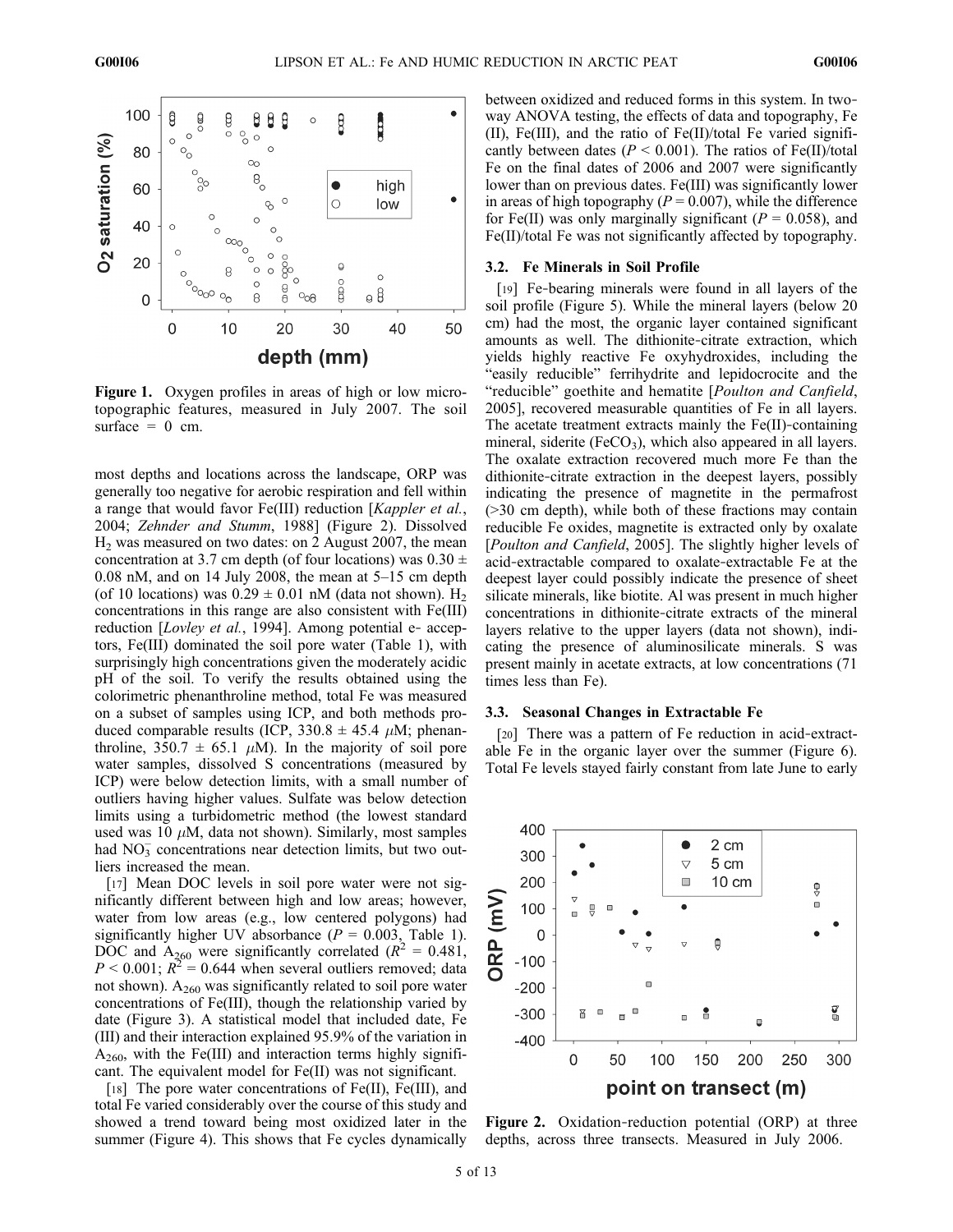Table 1. Soil Pore Water Concentrations (Means and Standard Errors) of Elements or Chemical Species That May Serve as e‐ Acceptors ( $\mu$ M), Dissolved Organic C (mg/L), and UV Absorbance (A<sub>260</sub>, Expressed in  $\mu$ M Equivalents of Tyrosine) From Areas of High or Low Microtopography<sup>a</sup>

| Topography | Fe(III) $(\mu M)$ | Mn $(\mu M)$  | $S(\mu M)$      | $NO_3^- (\mu M)$ | $NO2-$ ( $\mu$ M) | $DOC$ (mg/L)   | $A_{260}$ ( $\mu$ M Tyr) |
|------------|-------------------|---------------|-----------------|------------------|-------------------|----------------|--------------------------|
| High       | $168 \pm 44$      | $2.1 \pm 0.7$ | $42.0 \pm 31.1$ | $6.0 \pm 1.9$    | $0.62 \pm 0.11$   | $40.5 \pm 7.2$ | $522 \pm 89$             |
| Low        | $343 \pm 54$      | $2.2 \pm 0.8$ | $10.6 \pm 6.6$  | $12.7 \pm 7.4$   | $0.76 \pm 0.28$   | $42.3 \pm 4.7$ | $977 \pm 120$            |
| Median     | 140               | 2.3           | 0.0             | 5.4              | 0.54              | 36.4           | 503.9                    |
| n(H, L)    | (28, 35)          | (8, 8)        | (8, 8)          | (10, 11)         | (9, 9)            | (26, 30)       | (30, 34)                 |

<sup>a</sup>The median of all measurements is given to indicate the effect of a small number of outliers. The sample size  $(n)$  is given for the two topographic categories for each variable.

August, but Fe(III) declined while Fe(II) increased. On the basis of either the Fe(II) increase of 54  $\mu$ mol g<sup>-1</sup> or the Fe (III) decrease of 80  $\mu$ mol g<sup>-1</sup> over this 36 day period, this implies an average Fe reduction rate of 0.2–0.3  $\mu$ mol g<sup>-1</sup> s<sup>-1</sup> in the organic layer.

#### 3.4. Soil Bacterial Community

[21] We described the bacterial community using molecular analyses (16S rRNA genes) of soil combined from numerous samples collected across the landscape, on two separate dates in 2005 (Figure 7). This analysis revealed the presence of various bacteria likely involved in both reduction and oxidation of Fe. The most abundant ribotype in the late summer (6 of 65 sequences) was closely related (>97%) similarity) to *Rhodoferax ferrireducens*, a bacterium capable of anaerobically reducing Fe(III) [Finneran et al., 2003]. There were also other several sequences whose closest BLAST match was to a likely transformer of Fe. Two June sequences, from the Acidobacterial and Gammaproteobacterial lineages, were most closely related (>97%, >92.5% similarity, respectively) to uncultured sequences discovered in an Fe redox front in a sedimentary mineral matrix, known to contain both Fe reducing and oxidizing microbes [Yoshida et al., 2006]. A cluster of sequences, containing four from June and two from August, had as their closest relative in the database (>95% similarity) a sequence from a runoff stream at Iron Mountain, whose community is primarily made up of Fe oxidizing bacteria [Edwards et al., 1999]. Also potentially of note, two August sequences had as their closest cultured relative the Fe oxidizer, Ferrimicrobium. However, this relationship was more distant than those previously mentioned (∼80% similarity). On the basis of the PTP test, the communities differed significantly between June and August ( $P = 0.036$ ).

#### 3.5. Laboratory‐Based Measurements of Fe Transformations

[22] After having established that soil chemistry was favorable for Fe reduction and that Fe‐transforming bacteria appeared to present in the community, we performed a series of experiments to measure the rates of Fe reduction in soil. The first set involved soil cores in PVC cores that were water saturated but incubated aerobically. In the second set soils were incubated under a  $N<sub>2</sub>$  atmosphere. The results are summarized in Table 2. In the incubations in which the surface of the soil cores were exposed to the atmosphere, net Fe(III) reduction occurred initially in these incubations (0– 72 h), but reoxidation was observed thereafter (data not shown). Measurements of the  $O<sub>2</sub>$  profile in these cores

showed similar patterns to those observed in the field:  $O_2$ dropped to low levels within 3 cm of the surface. Therefore, the majority of the core was still essentially anaerobic. Net Fe reduction and respiration rates in the experiments with fully anaerobic incubations were not significantly different from the first set of experiments, and so the two sets are combined in Table 2. Conservative estimates of the fraction of respiration that could be accounted for by the net Fe reduction rates averaged 4.5% but were as high as 23.3% in some samples. However, these values are probably underestimates, as both oxidation and reduction appeared to be occurring simultaneously, even in largely anaerobic soils (among other reasons, see discussion). In the experiment in which net Fe reduction and methane flux were measured in the same samples, the values were  $0.149 \pm 0.019$  and  $0.049 \pm 0.019$ 0.005  $\mu$ mol g<sup>-1</sup> h<sup>-1</sup>, respectively. Assuming that two thirds of methanogenesis occurs by the acetoclastic pathway and one third by the hydrogenotrophic pathway, [Conrad, 1999; Metje and Frenzel, 2007], each mole of  $CH_4$  represents about 3.33 mol e‐, and so net rates of e‐ flow to Fe(III) and to CH<sub>4</sub> were roughly equivalent (0.149  $\pm$  0.019 and 0.163  $\pm$ 0.017  $\mu$ mol g<sup>-1</sup> h<sup>-1</sup>, respectively).

[23] In further experiments to explore the effect of  $e^$ acceptor availability on respiration, we performed SIR experiments in which soils were incubated with  $^{14}$ C-glucose in the presence of various e<sup>−</sup> acceptors. In the first of these experiments, the soils incubated with the soluble Fe(III) salt, Fe<sub>4</sub>(P<sub>2</sub>O<sub>7</sub>)<sub>3</sub>, under a N<sub>2</sub> atmosphere produced the most <sup>14</sup>CO<sub>2</sub> over the course of the experiment, surprisingly, more



Figure 3. Relationship between Fe(III) concentration and UV absorbance  $(A_{260})$  in soil pore water on three dates.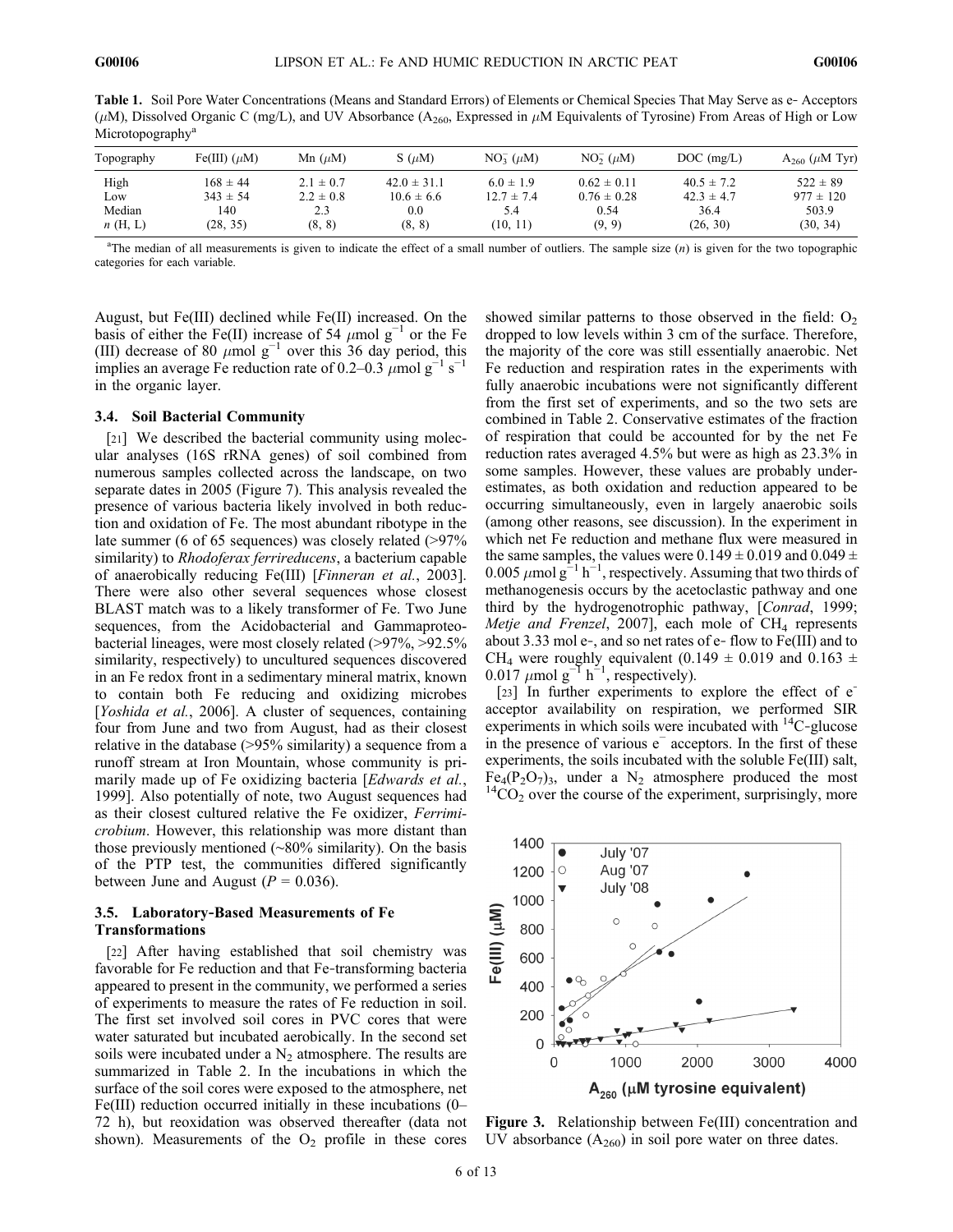

Figure 4. Concentrations of soluble Fe species in soil pore water on various dates from 2006 to 2008. (a) Fe(III); (b) Fe(II); (c) total Fe, Fe(II) + Fe(III); (d) ratio of Fe(II) to total Fe. Values are means with standard errors.

than soils incubated aerobically (Figure 8a). The accumulation of  ${}^{14}CO_2$  over time fit a logarithmic curve, and so when these data were replotted by log-transforming the time axis, the result was highly linear ( $R^2 = 0.978$ ). This allowed us to perform an ANCOVA that confirmed that the treatment  $\times$  time interaction was significant ( $P < 0.001$ ), meaning the e<sup>−</sup> acceptors did indeed impact the rate of respiration. In the second SIR experiment, more glucose was added so that a more sustained period of maximal respiration could be observed. In this experiment the purpose was to determine whether soil microbes could use insoluble Fe(III) hydroxides (hematite), AQDS (a soluble humic analog known to be used as an e<sup>−</sup> shuttle by Fe and humic‐reducing bacteria) [*Lovley et al.*, 1996], or both in combination. In Figure 8b, the Y axis shows the rate of  ${}^{14}CO_2$  evolution (rather than accumulation over time as in Figure 8a), which increased linearly over time in the two treatments that contained AQDS and decreased over time in the treatments without







Figure 6. Seasonal changes in acid‐extractable Fe from organic layer (upper 15 cm) of soil in 2009. ( $N = 16-18$ per date).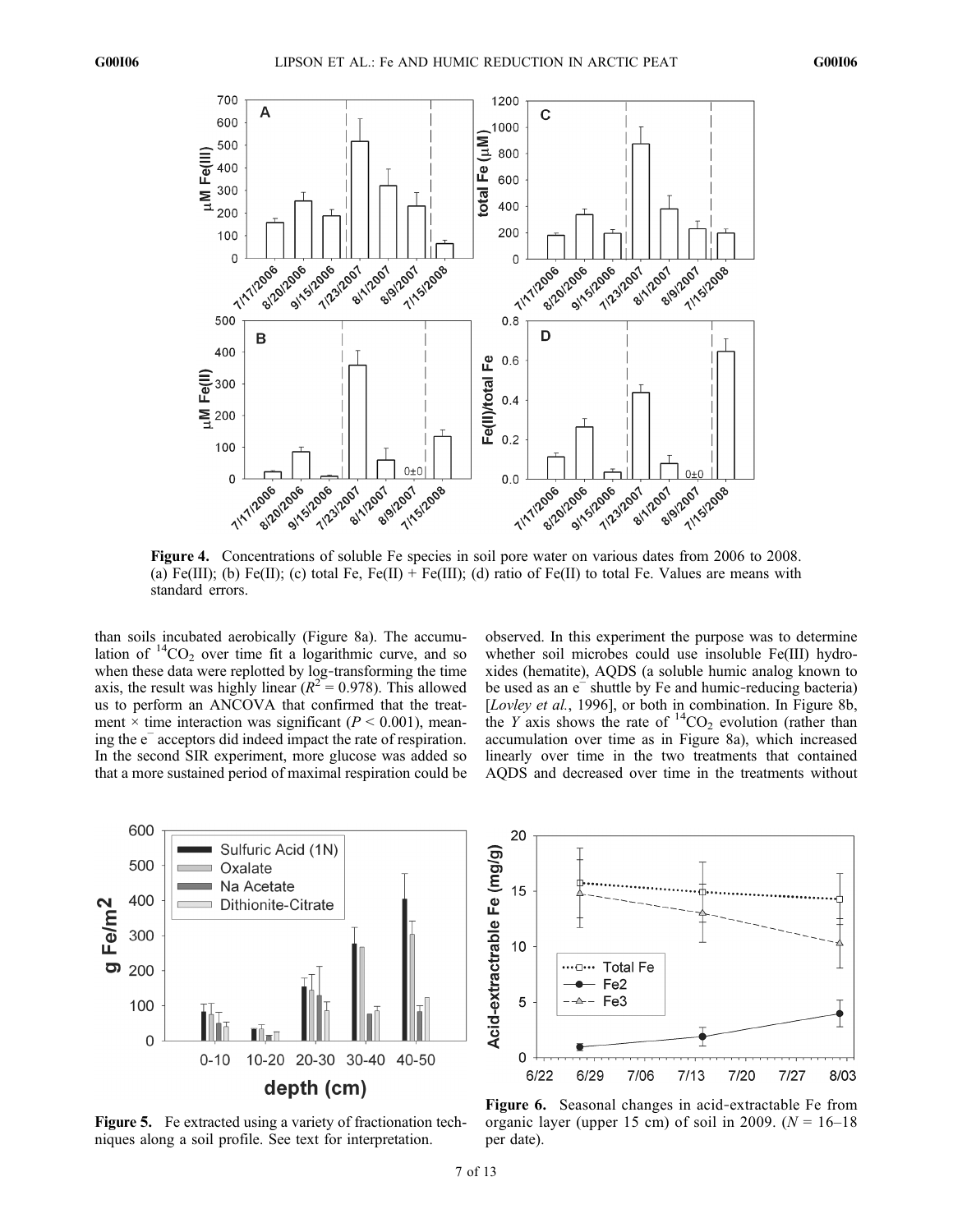

Figure 7. Neighbor-joining phylogenetic tree of bacterial 16S rRNA sequences from soils collected during June and August 2005.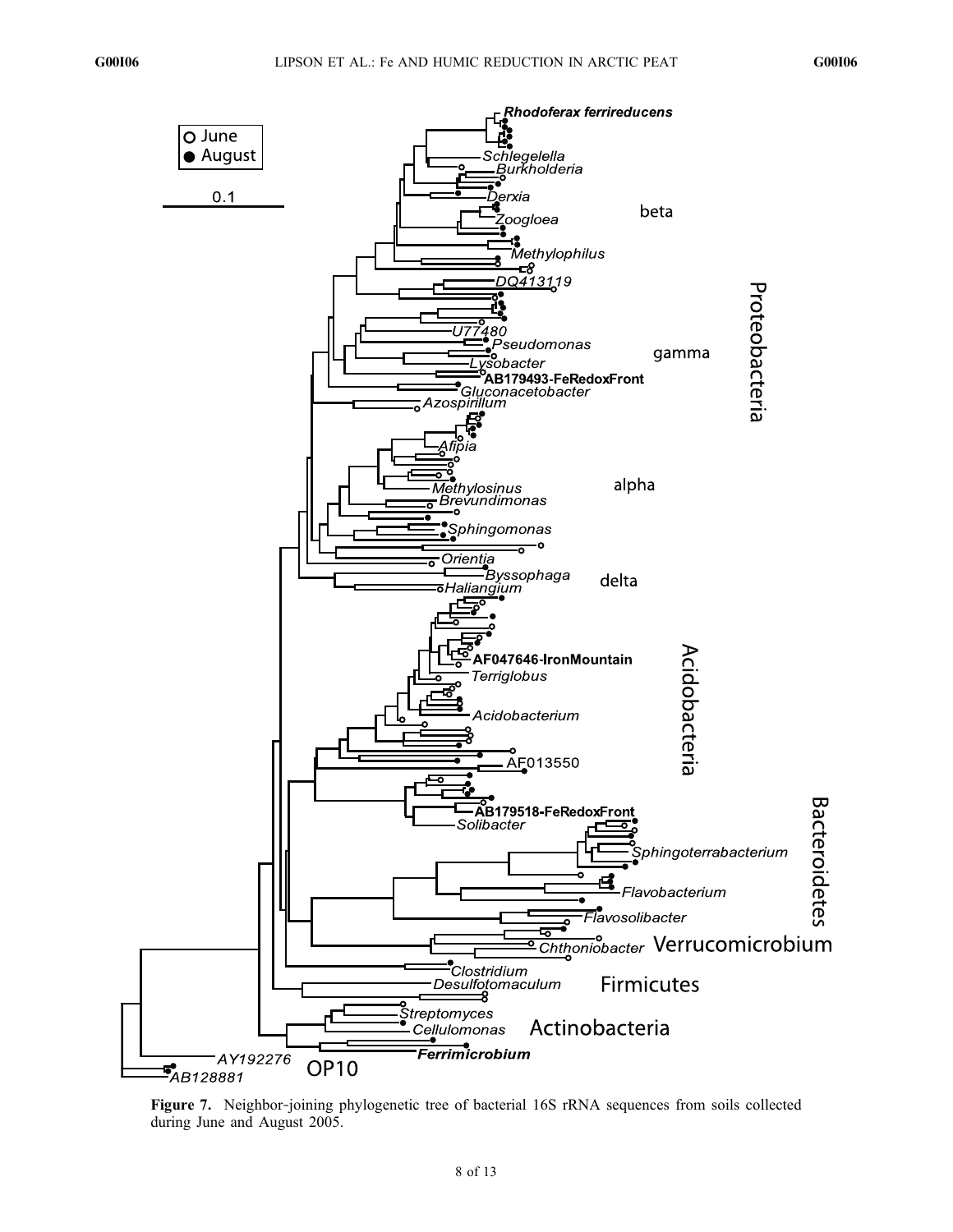Table 2. Summary of Laboratory Fe(III) Reduction Experiments, Showing Net Rate of Fe(III) Reduction ( $\mu$ mol Fe g<sup>-1</sup> h<sup>-1</sup>), Respiration Rate ( $\mu$ mol CO<sub>2</sub> g<sup>-1</sup> h<sup>-1</sup>), and Fraction of Respiration Accounted for by e<sup>−</sup> From the Net Fe(III) Reduction Rate

|           | Fe(III) Reduction | Respiration | e <sup>-</sup> Fraction |
|-----------|-------------------|-------------|-------------------------|
| Mean      | 0.14              | 1.22        | 0.045                   |
| <b>SE</b> | 0.02              | 0.15        | 0.010                   |
| Min       | 0.04              | 0.06        | 0.004                   |
| Max       | 0.37              | 4.11        | 0.233                   |

AQDS. The treatment  $\times$  time interaction was significant  $(P < 0.001)$ . Apparently, the microbial community was able to use the soluble quinone, AQDS, as e‐ acceptor, but not the form of insoluble Fe oxide added in this experiment.

#### 3.6. Field‐Based Experiments of Fe Transformations

[24] The soils used in the above laboratory‐based experiments were, by necessity, disturbed, and so we performed two experiments in situ in the field to measure rates of Fe transformation and link them to soil respiration. In the first experiment we followed changes in Fe(II) and Fe(III) concentrations in soil pore water and in soil respiration after injecting  $Fe_4(P_2O_7)$ . Of the six replicates, two actually showed small initial decreases in Fe(II), though on average, there was an initial period of net reduction (Figure 9a). After the initial reduction phase, the ratio of Fe(II)/total Fe gradually declined from 0.36 to 0.18, despite the fact that the overall ORP of the injected areas became more negative. The ORP of the study area was initially  $-58.8 \pm 10.7$  mV, which dropped to  $-125.9 \pm 12.0$  mV in areas that had been injected, while uninjected areas remained essentially unchanged, at  $-55.1 \pm 10.4$  mV. The fact that Fe became more oxidized over time (after the initial reduction phase) while the overall ORP was becoming more reduced implies that soluble Fe may serve as an intermediate e‐ carrier, donating e‐ to some component of the soil, such as quinone moieties of humic substances [Peretyazhko and Sposito, 2006]. Upon injecting  $Fe_4(P_2O_7)$ <sub>3</sub> into the soil, respiration increased 33.3% (Figure 9b) and remained at that level for the duration of the experiment (3 days). During the initial phase, net Fe reduction proceeded at a rate of 2.46  $\pm$ 1.77  $\mu$ mol m<sup>-2</sup> s<sup>-1</sup>, theoretically accounting for an average of 83.8  $\pm$  53.7% of soil respiration (the high variability was due to the two of six replicates where Fe(II) initially declined). After injection, soil respiration was related to soil pore water concentrations of Fe(III) ( $R^2 = 0.36$ ,  $P = 0.002$ ) at the time of each measurement, providing more evidence that increased Fe availability stimulated respiration in these soils. In a separate experiment that took place during the same time a short distance away, injections of water alone, glucose solution, or a combined glucose/nutrient solution failed to produce increases in respiration, and respiration rates in soils injected with Fe(III) were higher than these other treatments. (The treatment effect was significant at  $P \leq 0.001$  in an ANCOVA with time as the covariate. According to pairwise Fisher's least significant difference tests, respiration in the Fe(III) treatment was greater than all others, and respiration in the glucose treatment was higher than the water treatment). These results indicate that

respiration was more limited by availability of e<sup>−</sup> acceptors than by energy or mineral nutrients.

[25] A second field-based Fe reduction experiment conducted in 2009 gave similar results (Table 3). In this experiment, only one replicate (in the  $Na_4P_2O_7$  treatment) showed a slight decline in Fe(II) over the initial 3.17 h period, while net Fe reduction occurred in all other replicates. Adding chelated Fe(III) (ferric pyrophosphate) increased net Fe reduction rates relative to the water control. Chelators alone (sodium pyrophosphate and EDDS) also stimulated Fe reduction, though to a lesser extent. Respiration appeared to be stimulated by addition of EDDS and chelated Fe(III); this effect was marginally significant ( $P =$ 0.069). The Fe reduction rates calculated from the initial 3.17 h interval could account for all of the measured soil



Figure 8. Results of two substrate-induced respiration experiments in which availability of e‐ acceptor was varied, and respiration of  ${}^{14}C$ -glucose was monitored. (a) SIR experiment 1, in which soils were either incubated aerobically  $(O_2)$ , or under  $N_2$  atmosphere, with ferric citrate  $(N_2 + Fe)$ , Mn oxide  $(N_2 + Mn)$ , or a nutrient solution with no additional e- acceptors (N<sub>2</sub>). Two mg glucose C  $g^{-1}$  soil was added, and data are expressed as cumulative fraction of recovered  $14$ C. (b) SIR experiment 2, in which soils were incubated under  $N_2$  atmosphere and amended with insoluble  $Fe<sub>2</sub>O<sub>3</sub>$ , AQDS, or both. Four mg glucose C  $g^{-1}$  soil was added, and data are expressed as rates of  ${}^{14}CO_2$  evolution.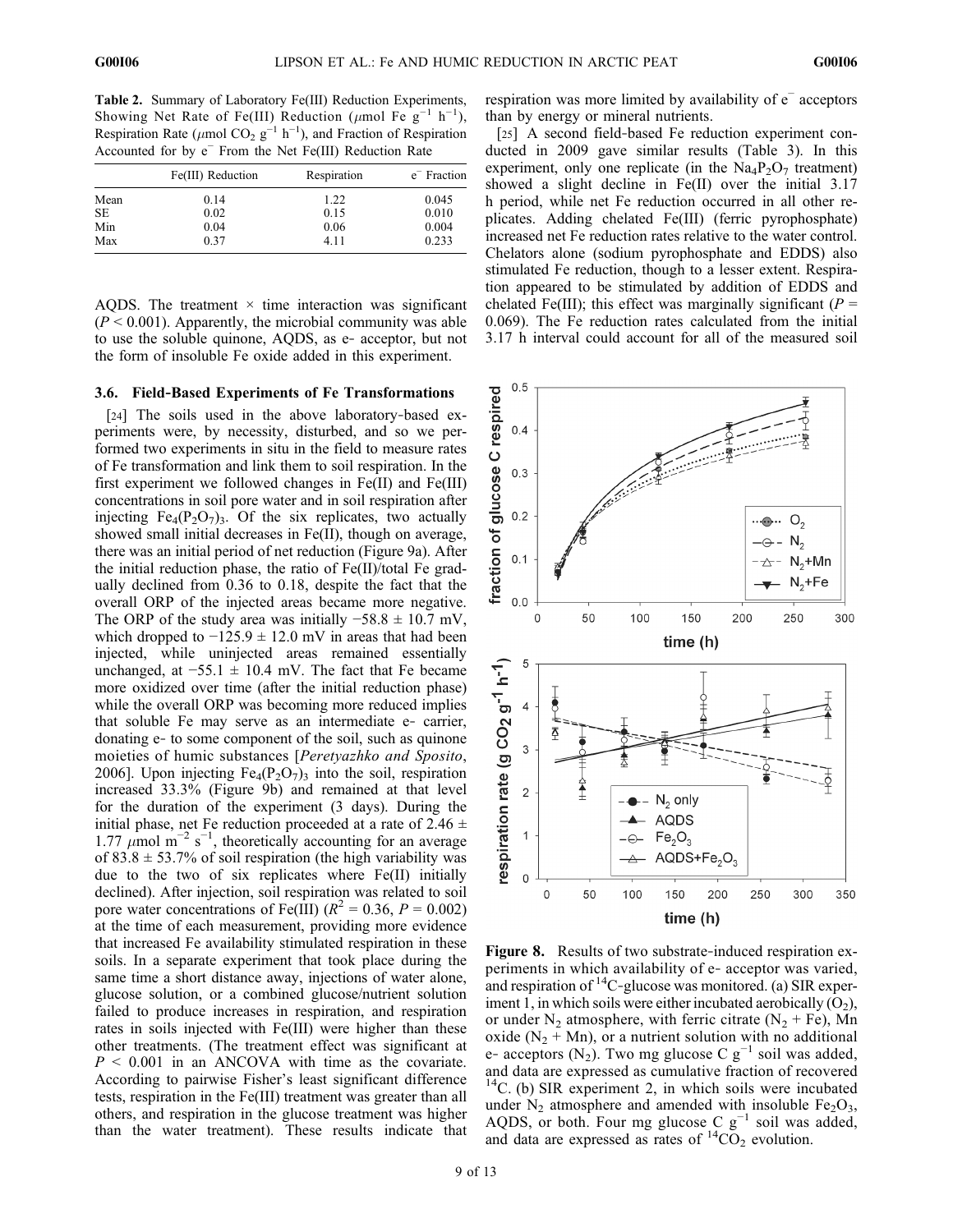

Figure 9. Field‐based Fe(III) reduction experiment performed on 18 July 2008. (a) Soil pore water Fe pools before and after injection with  $Fe_4(P_2O_7)_3$ . (b) Respiration in soils before and after injection with  $H_2O$ ,  $Fe_4(P_2O_7)_3$ , glucose, or glucose + mineral nutrients.

respiration in the Fe(III) treatment, while the net Fe reduction rates observed in the water control accounted for about 13.5% of soil respiration.

## 4. Discussion

[26] On the basis of redox conditions, availability of eacceptors in the soil pore water and solid phase, composition of the microbial community and activities measured in

laboratory and field experiments, Fe reduction is an important pathway for respiration in this Arctic peat soil. This has major implications for understanding the controls over  $CO<sub>2</sub>$  and  $CH<sub>4</sub>$  flux from this ecosystem. For one, anaerobic respiration is potentially a major pathway for  $CO<sub>2</sub>$ loss from this ecosystem type. The in situ Fe reduction experiments showed that, given an adequate supply of Fe (III), a large portion of soil respiration can be driven by Fe reduction. The reducible Fe oxides we observed in the soil profile could allow for significant anaerobic respiration during flooded periods. On the basis of the dithionite‐citrate fraction (which is specific for reducible Fe hydroxides) in the active layer (0–30 cm), 151 g Fe/m<sup>2</sup> is available for reduction. Assuming this pool cycles annually with the rise and fall of the water table, a 100 day summer and C with an oxidation state of zero, this would account for about 0.08 g  $CO<sub>2</sub>$  m<sup>-2</sup> d<sup>-1</sup>, or about 15% of typical ecosystem respiration rates (Oechel, unpublished data), or about 30% of heterotrophic respiration, assuming it is 50% of ecosystem respiration [Hanson et al., 2000]. The seasonal changes in reduction state of acid‐extractable Fe in the organic layer show that such transformations do indeed occur. In fact, the aforementioned estimate may be conservative, as the observed reduction of solid phase Fe from the upper 15 cm alone could represent 20%–30% of heterotrophic respiration during July. Furthermore, in short-term anaerobic incubations, microbes sustained rates of respiration that were higher than rates in aerobic treatments. This indicates that much of the microbial community is obligately anaerobic and is therefore inhibited by oxygen. Respiration in these soils may be less limited by e‐ acceptor availability than generally assumed, and this could have implications for responses to climate‐induced changes in water table depth in this ecosystem.

[27] The importance of Fe in respiration also has implications for the impact of a warmer Arctic: a deeper thaw may provide more contact with the mineral layer, allowing a higher availability of Fe. The origin of Fe in the organic layer in this system is not completely certain. Dust inputs and sediment from the Brooks Range are possible sources, but the mineral layer underlying the organic horizon is the most obvious proximate source, as it contained significant amounts of Fe hydroxides and other Fe‐containing minerals. The DTLB studied here was of medium age, and so the active layer included mineral material. The effects of climate change could be most drastic in older basins with thicker organic layers [Hinkel et al., 2003], where a small increase in thaw depth could lead to a large increase in Fe availability by thawing previously unavailable mineral layers.

Table 3. Results of Fe Reduction Experiment Performed on 25 July 2009, Showing Rates of Fe Reduction and Soil Respiration Over 4 h After Injection With Solutions Shown at Left<sup>a</sup>

| Treatment      | Fe Reduction Rate ( $\mu$ mol Fe m <sup>-2</sup> s <sup>-1</sup> ) | Soil Respiration Rate ( $\mu$ mol CO <sub>2</sub> m <sup>-2</sup> s <sup>-1</sup> ) | $e^-$ Fraction $(\%)$<br>13.5(5.8) |  |
|----------------|--------------------------------------------------------------------|-------------------------------------------------------------------------------------|------------------------------------|--|
| Water          | 0.319(0.138)                                                       | 0.669(0.182)                                                                        |                                    |  |
| $Na_4P_2O_7$   | 1.731(0.667)                                                       | 1.196(0.506)                                                                        | 37.1 (18.1)                        |  |
| <b>EDDS</b>    | 3.228(0.645)                                                       | 1.103(0.214)                                                                        | 74.9 (15.7)                        |  |
| $Fe_4(P_2O_7)$ | 5.323 (0.762)                                                      | 1.313(0.242)                                                                        | 125.8(23.7)                        |  |
| F              | 13.153                                                             | 3.073                                                                               | 8.493                              |  |
| P              | < 0.001                                                            | 0.069                                                                               | 0.003                              |  |

<sup>a</sup>The last column shows the percentage of soil respiration that could be accounted for by Fe reduction. Values are means and standard errors of four replicates. F and P statistics are given for the treatment effects in one-way ANOVAs ( $df = 3$ , 12).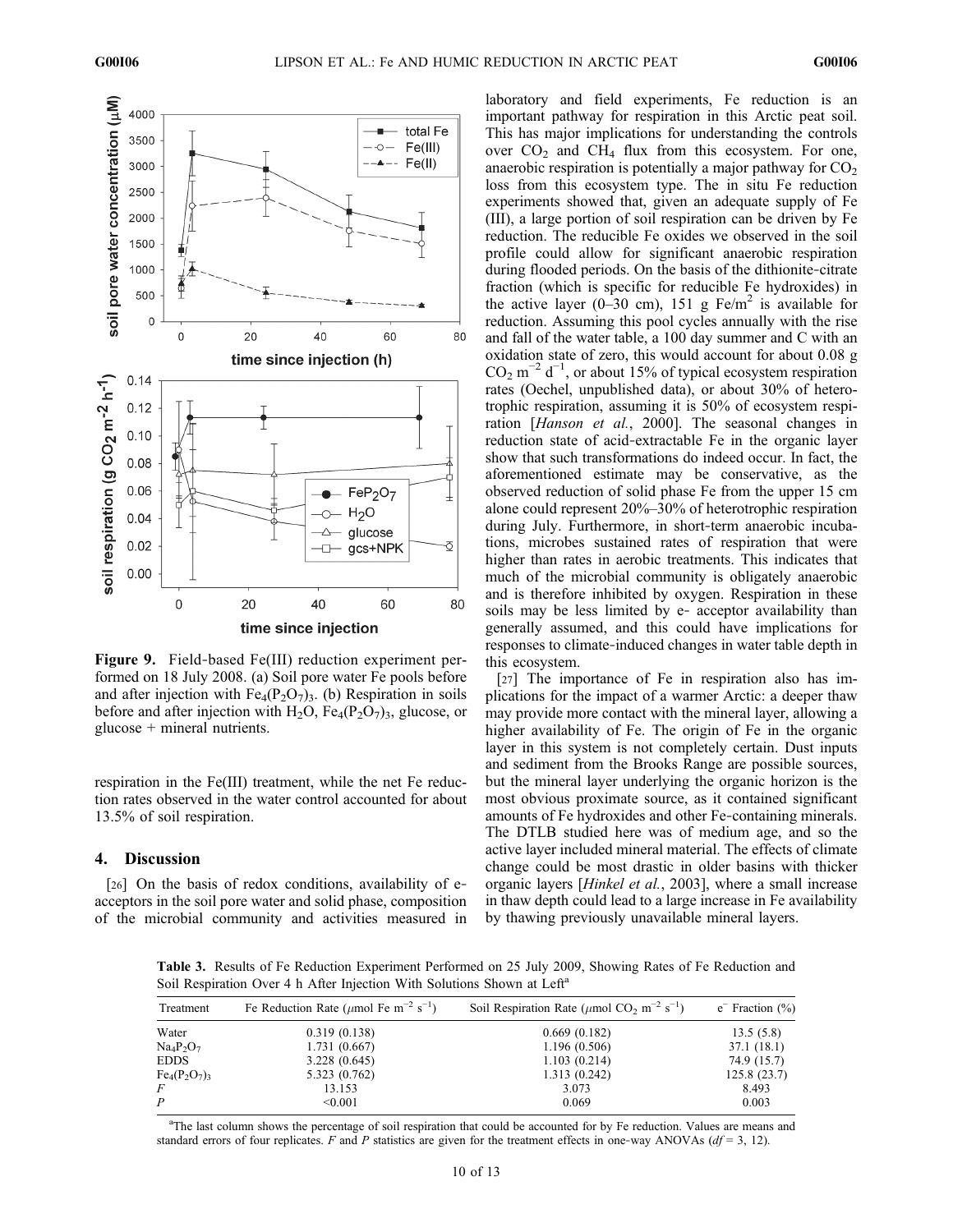[28] Finally, the major role of Fe(III) and humic materials as e‐ acceptors in Arctic peat has important implications for  $CH<sub>4</sub>$  flux. Methane production can be considered a thermodynamic "last resort," which is only favorable when no other e‐ acceptors are available. Fe and humic reduction competes with methanogenesis for substrates such as acetate or molecular hydrogen [Bond and Lovley, 2002; Cervantes et al., 2000; Teh et al., 2008], and so regulation of Fe availability is likely to be an important control over CH4 production in this ecosystem. On the basis of our conservative measurements of net Fe reduction rates, this process is comparable in magnitude to methanogenesis.

[29] Directly estimating Fe reduction rates in this system was challenging, particularly in laboratory‐based experiments. While Fe reduction could explain much of observed soil respiration in field experiments, a much lower fraction was found in laboratory studies. Fe reduction rates measured in laboratory incubations (converting from Table 2, 0.35  $\mu$ mol m<sup>-2</sup> s<sup>-1</sup>) were comparable with rates observed in the water controls of the 2009 field experiment (Table 3, 0.319  $\mu$ mol m<sup>-2</sup> s<sup>-1</sup>). However, respiration rates measured in the laboratory were much higher (3.0 versus 0.67  $\mu$ mol m<sup>-2</sup> s<sup>-1</sup>). Clearly the disturbance associated with collecting, freezing, storing, and thawing soils can stimulate respiration rates measured in the laboratory. There are additional reasons our estimates of the contribution of Fe reduction to  $CO<sub>2</sub>$  flux may be conservative: (1) Fe oxidation and reduction appear to occur simultaneously, even in largely anaerobic soils. As discussed below, reduced Fe could possibly be reoxidized by some organic soil component; (2) based on the high amounts of siderite observed in the soil profile, some reduced Fe may be retained in the solid phase and therefore not detected in our assays of soil pore water; (3) the organic substrate for the process was assumed to have C with an average oxidation state of 0, as in glucose, however many Fe(III)‐ reducers prefer more oxidized organic acids such as lactate, which would require less  $Fe(III)$  reduction to produce  $CO<sub>2</sub>$ .

[30] The high concentrations of Fe(III) in soil pore water were surprising for these soils, which were only moderately acidic (pH ∼5.0). At moderate pH and under aerobic conditions, Fe(III) rapidly forms insoluble oxides, and so soluble forms of Fe(III) in mineral soils are generally assumed to be in the nM range [Zehnder and Stumm, 1988]. We are unaware of reports of such high soluble Fe(III) concentration in organic soils, though several studies have reported similarly high Fe(II) concentrations in fens and wetland sediments [Knorr and Blodau, 2009; Roden and Wetzel, 1996; Todorova et al., 2005]. Additionally, concentrations of Fe(III) comparable to our study have been occasionally observed in mineral soils, where the high concentrations were attributed to microbially produced siderophores [Ammari and Mengel, 2006]. The soluble Fe(III) concentrations in the range of hundreds of  $\mu$ M and the intercorrelations among DOC, UV absorbance, and Fe(III) in soil water imply the abundance of organic chelating molecules. Bacteria are known to produce a wide range of iron‐chelating compounds that can greatly increase the solubility of Fe [Nevin and Lovley, 2002; Wandersman and Delepelaire, 2004], and carboxyl groups of humic substances can also complex Fe, increasing its solubility [Rakshit et al., 2009]. In most environments in which Fe(III) reduction has been

studied, it is insoluble Fe oxides that serve as terminal e‐ acceptors. In these cases, e‐ transfer is mediated by soluble carriers such as naturally occurring humic substances [Nevin and Lovley, 2002], microbially produced mediators such as phenazines, riboflavin, and melanin [Turick et al., 2002], and by direct cell-mineral contact [Reguera et al., 2005; Stams et al., 2006]. In the present study, there appears to be an ample supply of soluble Fe(III), presumably solubilized from the abundant forms of reducible Fe oxides found along the entire soil profile. Furthermore, addition of crystalline Fe(III) oxide did not stimulate respiration, while addition of soluble forms of Fe(III) did (though the form of Fe oxide used in this experiment was relatively stable, and so this remains to be tested with more easily reducible forms of Fe such as ferrihydrite). The preference for soluble Fe(III) is consistent with the observation that the most abundant bacterial 16S rRNA sequence was closely related to R. *ferrireducens*, which is able to reduce the soluble, chelated form, Fe(III)‐nitrilotriacetic acid, but not poorly crystalline Fe oxide [Finneran et al., 2003]. Interestingly, R. ferrireducens as originally described from sediment in Oyster Bay, VA, was capable of growth at 4°C, implying that its close relatives in this Arctic peat soil may be quite physiologically similar.

[31] Despite the prevalence of soluble Fe(III) in this ecosystem, there was also evidence that humic substances play a major role in anaerobic respiration: the addition of the quinone‐containing humic acid analog AQDS stimulated respiration in laboratory incubations. The ability to reduce quinones is widespread among bacteria [Stams et al., 2006]. Our study site, with its humic‐rich, anaerobic peat and its low levels of other alternative e‐ acceptors such as nitrate or sulfate should favor this respiratory pathway, as was found in a study of a northern peat bog [Heitmann et al., 2007]. Quinone‐like functional groups were found to be abundant in terrestrial-derived DOM from Toolik Lake, Alaska [Cory] and McKnight, 2005; Fimmen et al., 2007]. It is likely that the redox cycles of Fe and humic substances are intimately connected in this soil. The addition of soluble Fe(III) to the soil stimulated respiration and lead to an overall drop in redox potential, implying that the increase in soluble Fe facilitated e‐ transfer from energy sources (such as sugars and organic acids) to the soil matrix. Humic substances can serve both as e‐ acceptors and donors for Fe and for microbial respiration [Heitmann et al., 2007; Knorr and Blodau, 2009; Lovley et al., 1996; Lovley et al., 1999; Peretyazhko and Sposito, 2006]. It is therefore possible that chelated Fe serves as an e‐ shuttle between microbes and insoluble humics. This is the reverse of the frequently described case, in which soluble organic mediators transfer e‐ between microbes and insoluble Fe(III) oxides [Nevin and Lovley, 2002; Stams et al., 2006]. Rapid cycling between Fe(II) and Fe(III) was observed in laboratory and field incubations, as well as in seasonal patterns in soil pore water. Also, a number of bacterial 16S rRNA gene sequences closely related to Fe-oxidizing bacteria were observed. This suggests that Fe oxidation could also be catalyzed microbiologically, in addition to abiotic reactions with humic substances or molecular oxygen.

[32] The dynamic nature of Fe cycling and the complex and heterogeneous nature of humic materials in these peat soils render it difficult to trace the e-flow to a definitive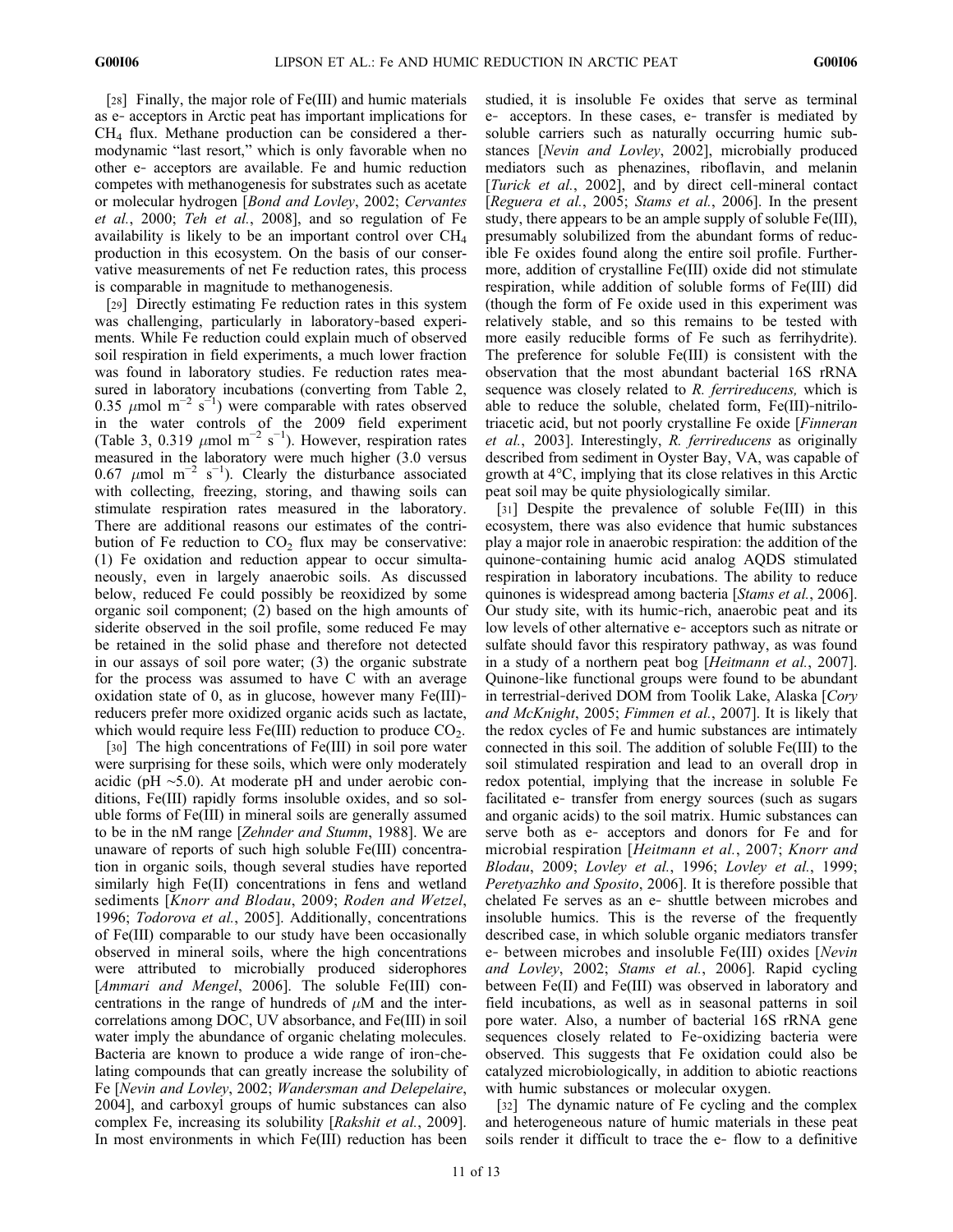terminal e‐ acceptor. However, the balance of evidence shows that Fe(III) and humic substances are important to respiration in peat soils of DTLB. Given this and the frequently reported negative relationship between Fe(III) and methane production, Fe(III) and humic reduction could have a significant influence on  $CO<sub>2</sub>$  and  $CH<sub>4</sub>$  fluxes from Arctic peat soils.

[33] **Acknowledgments.** The authors wish to thank numerous individuals who assisted in this work: Bethany Allen, Brian Brigham, Francis Bozzolo, Steve Hastings, Chun‐Ta Lai, Marguerite Mauritz, Kyoko Nakamura, Freddy Ruiz, Yanfei Tang, and Joseph Verfaillie. Two anonymous reviewers provided highly detailed and helpful suggestions. This work was supported in part by NSF grants ARC‐0808604 to D.A.L. and OPP‐0421588 to W.C.O.

## References

- Allen, B., D. Willner, W. C. Oechel, and D. A. Lipson (2009), Topdown control of microbial activity and biomass in an Arctic soil ecosystem, Environ. Microbiol., doi:10.1111/j.1462-2920.2009.02104.x.
- Ammari, T., and K. Mengel (2006), Total soluble Fe in soil solutions of chemically different soils, Geoderma, 136, 876–885.
- Analytical Methods Committee (1978), Standardized general method for the determination of iron with 1,10-phenanthroline, Analyst, 103, 391-396.
- Bartlett, R. J., and D. S. Ross (1988), Colorimetric determination of oxidizable carbon in acid soil solutions, Soil Sci. Soc. Am. J., 52, 1191–1192.
- Bockheim, J., et al. (2004), Carbon pools and accumulation rates in an ageseries of soils in drained thaw-lake basins, Arctic Alaska, Soil Sci. Soc. Am. J., 68, 697–704.
- Bond, D., and D. Lovley (2002), Reduction of Fe(III)) oxide by methanogens in the presence and absence of extracellular quinones, Environ. Microbiol., 4, 115–124.
- Bremner, J. M., and C. S. Mulvaney (1982), Nitrogen-total, in Methods of Soil Analysis: Part 2. Chemical and Microbiological Properties, edited by A. L. Page, pp. 595–624, American Society of Agronomy, Madison.
- Brown, J., K. R. Everett, P. J. Webber, S. F. MacLean Jr., and D. F. Murray (1980), The coastal tundra at Barrow, in An Arctic Ecosystem: The Coastal Tundra at Barrow, Alaska, edited by J. Brown et al., pp. 1-29, Dowden Hutchinson and Ross, Stroudsburg, Pa.
- Cervantes, F., S. van der Velde, G. Lettinga, and J. Field (2000), Competition between methanogenesis and quinone respiration for ecologically important substrates in anaerobic consortia, FEMS Microbiol Ecol., 34, 161–171.
- Cervantes, F., F. de Bok, T. Duong‐Dac, A. Stams, G. Lettinga, and J. Field (2002), Reduction of humic substances by halorespiring, sulphate-reducing and methanogenic microorganisms, Environ. Microbiol., 4, 51–57.
- Chacon, N., W. L. Silver, E. A. Dubinsky, and D. F. Cusack (2006), Iron reduction and soil phosphorus solubilization in humid tropical forests soils: The roles of labile carbon pools and an electron shuttle compound, Biogeochemistry, 78, 67–84.
- Clymo, R. S. (1984), The limits to peat bog growth, Philos. Trans. R. Soc, Ser. B, 303, 605–654.
- Comas, X., and L. Slater (2004), Low‐frequency electrical properties of peat, Water Resour. Res., 40, W12414, doi:10.1029/2004WR003534.
- Conrad, R. (1999), Contribution of hydrogen to methane production and control of hydrogen concentrations in methanogenic soils and sediments, FEMS Microbiol. Ecol., 28, 193–202.
- Cory, R. M., and D. M. McKnight (2005), Fluorescence spectroscopy reveals ubiquitous presence of oxidized and reduced quinones in dissolved organic matter, Environ. Sci. Technol., 39, 8142–8149.
- DeSantis, T. Z., P. Hugenholtz, K. Keller, E. L. Brodie, N. Larsen, Y. M. Piceno, R. Phan, and G. L. Andersen (2006), NAST: A multiple sequence alignment server for comparative analysis of 16S rRNA genes, Nucleic Acids Res., 34, W394–W399.
- Dutta, K., E. Schuur, J. Neff, and S. Zimov (2006), Potential carbon release from permafrost soils of Northeastern Siberia, Global Change Biol., 12, 2336–2351.
- Edwards, K. J., et al. (1999), Geomicrobiology of pyrite (FeS2) dissolution: A case study at Iron Mountain, California, Geomicrobiol. J., 16, 155–179.
- Fimmen, R. L., R. M. Cory, Y.‐P. Chin, T. D. Trouts, and D. M. McKnight (2007), Probing the oxidation–reduction properties of terrestrially and microbially derived dissolved organic matter, Geochim. Cosmochim. Acta, 71, 3003–3015.
- Finneran, K., C. Johnsen, and D. Lovley (2003), Rhodoferax ferrireducens sp. nov, a psychrotolerant, facultatively anaerobic bacterium that oxidizes

acetate with the reduction of Fe(III), Int. J. Syst. Evol. Microbiol., 53, 669–673.

- Freeman, C., M. A. Lock, and B. Reynolds (1993), Fluxes of  $CO<sub>2</sub>$ , CH<sub>4</sub>, and  $N<sub>2</sub>O$  from a Welsh peatland following simulation of water table draw‐down: Potential feedback to climatic change, Biogeochemistry, 19, 51–60.
- Hanson, P. J., N. T. Edwards, C. T. Garten, and J. A. Andrews (2000), Separating root and soil microbial contributions to soil respiration: A review of methods and observations, Biogeochemistry, 48, 115–146.
- Heitmann, T., T. Goldhammer, J. Beer, and C. Blodau (2007), Electron transfer of dissolved organic matter and its potential significance for anaerobic respiration in a northern bog, Global Change Biol., 13, 1771–1785.
- Hinkel, K., F. Paetzold, F. Nelson, and J. Bockheim (2001), Patterns of soil temperature and moisture in the active layer and upper permafrost at Barrow, Alaska: 1993–1999, Global Planet. Change, 29, 293–309.
- Hinkel, K., et al. (2003), Spatial extent, age, and carbon stocks in drained thaw lake basins on the Barrow Peninsula, Alaska, Arct. Antarct. Alp. Res., 35, 291–300.
- Hinkel, K., R. Frohn, F. Nelson, W. Eisner, and R. Beck (2005), Morphometric and spatial analysis of thaw lakes and drained thaw lake basins in the western Arctic Coastal Plain, Alaska, Permafrost Periglac., 16, 327–341.
- Kappler, A., M. Benz, B. Schink, and A. Brune (2004), Electron shuttling via humic acids in microbial iron(III) reduction in a freshwater sediment, FEMS Microbiol. Ecol., 47, 85–92.
- Knorr, K. H., and C. Blodau (2009), Impact of experimental drought and rewetting on redox transformations and methanogenesis in mesocosms of a northern fen soil, Soil Biol. Biochem., 41, 1187–1198.
- Lawrence, D., and A. Slater (2005), A projection of severe near-surface permafrost degradation during the 21st century, Geophys. Res. Lett., 32, L24401, doi:10.1029/2005GL025080.
- Lipson, D. A., R. K. Monson, S. K. Schmidt, and M. N. Weintraub (2008), The trade-off between growth rate and yield in microbial communities and the consequences for under‐snow soil respiration in a high elevation coniferous forest, Biogeochemistry, doi:10.1007/s10533-008-9252-1.
- Lovley, D. R., F. H. Chapelle, and J. C. Woodward (1994), Use of dissolved H2 concentrations to determine distribution of microbially catalyzed redox reactions in anoxic groundwater, Environ. Sci. Technol., 28, 1205–1210.
- Lovley, D., J. Coates, E. Blunt‐Harris, E. Phillips, and J. Woodward (1996), Humic substances as electron acceptors for microbial respiration, Nature, 382, 445–448.
- Lovley, D., J. Fraga, J. Coates, and E. Blunt-Harris (1999), Humics as an electron donor for anaerobic respiration, Environ. Microbiol., 1, 89–98.
- Lundquist, P., J. Martensson, B. Sorbo, and S. Ohman (1980), Turbidimetry of inorganic sulfate, ester sulfate, and total sulfur in urine, Clin. Chem., 26, 1178–1181.
- Martin, A. P. (2002), Phylogenetic approaches for describing and comparing the diversity of microbial communities, Appl. Environ. Microbiol., 68, 3673–3682.
- Metje, M., and P. Frenzel (2007), Methanogenesis and methanogenic pathways in a peat from sub‐Arctic permafrost, Environ. Microbiol., 9, 954–964.
- Neilands, J. B. (1981), Microbial iron compounds, Annu. Rev. Biochem., 50, 715–731.
- Nevin, K., and D. Lovley (2002), Mechanisms for Fe(III) oxide reduction in sedimentary environments, Geomicrobiol. J., 19, 141–159.
- Oechel, W. C., S. J. Hastings, G. L. Vourlitis, M. Jenkins, G. Riechers, and N. Grulke (1993), Recent Change of Arctic tundra ecosystems from a net carbon dioxide sink to a source, Nature, 361, 520–523.
- Pastor, J., J. Solin, S. Bridgham, K. Updegraff, C. Harth, P. Weishampel, and B. Dewey (2003), Global warming and the export of dissolved organic carbon from boreal peatlands, Oikos, 100, 380–386.
- Peretyazhko, T., and G. Sposito (2006), Reducing capacity of terrestrial humic acids, Geoderma, 137, 140–146.
- Poulton, S. W., and D. E. Canfield (2005), Development of a sequential extraction procedure for iron: Implications for iron partitioning in continentally derived particulates, Chem. Geol., 214, 209–221.
- Rakshit, S., M. Uchimiya, and G. Sposito (2009), Iron(III) bioreduction in soil in the presence of added humic substances, Soil Sci. Soc. Am. J., 73, 65–71.
- Reguera, G., K. McCarthy, T. Mehta, J. Nicoli, M. Tuominen, and D. Lovley (2005), Extracellular electron transfer via microbial nanowires, Nature, 435, 1098–1101.
- Rhew, R. C., Y. A. Teh, and T. Abel (2007), Methyl halide and methane fluxes in the northern Alaskan coastal tundra, J. Geophys. Res., 112, G02009, doi:10.1029/2006JG000314.
- Roden, E. E., and R. G. Wetzel (1996), Organic carbon oxidation and suppression of methane production by microbial Fe(III)oxide reduction in